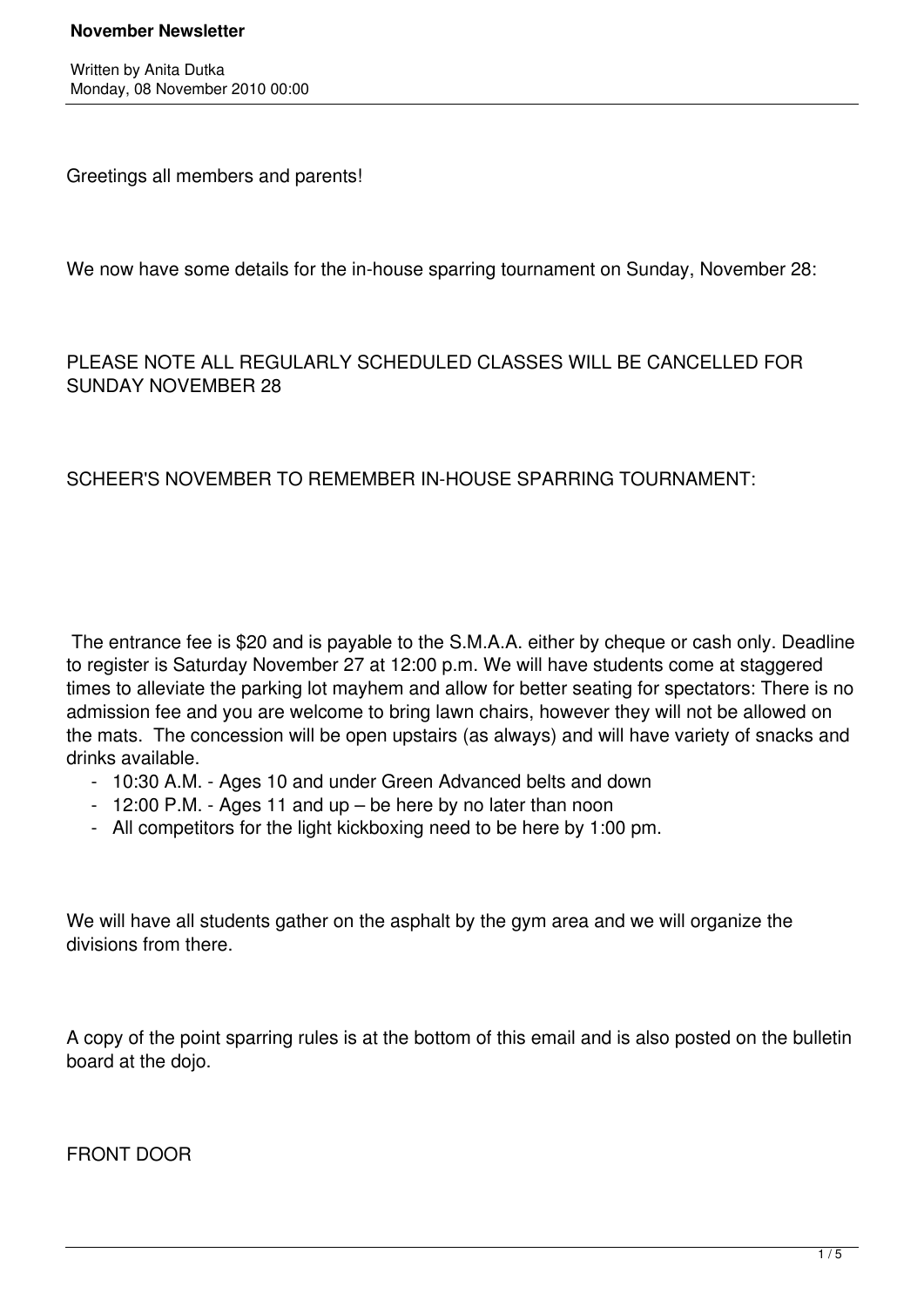Written by Anita Dutka Monday, 08 November 2010 00:00

With the temperature change, the front door tends not to close very well. PLEASE, PLEASE PLEASE, endeavour to make sure it closes behind you. It is appreciated very much to keep the cold air out and the warm air in!

FACILITY CLOSURES:

- Thursday, November 11 for Remembrance Day

 - Friday December 24 until January 2, 2011. The 1st day of classes back in action will be on Monday, January 3, 2011.

UPCOMING TOURNAMENTS:

 - November 13, 2010 Arishi-Do Martial Arts "Heroes" Tournament, Red Deer, AB (this tournament will have point-sparring, kata, Muay Thai Kickboxing, BJJ for both adults and children)

 - November 13, 2010 Medicine Hat Open (will have point sparring and kata for children and adults)

 - November 27, 2010 Young Tigers Challenge Open, Melville, SK (will have kata, point sparring, light kickboxing for both children and adults)

S.M.A.A. ANNUAL CHRISTMAS SWIM/PIZZA PARTY:

We have booked the Lakewood Civic Centre for Sunday December 12 for our swim party in the afternoon. More details will come as well as a sign up sheet will be put up on Dec 1.

TRAVEL REQUEST: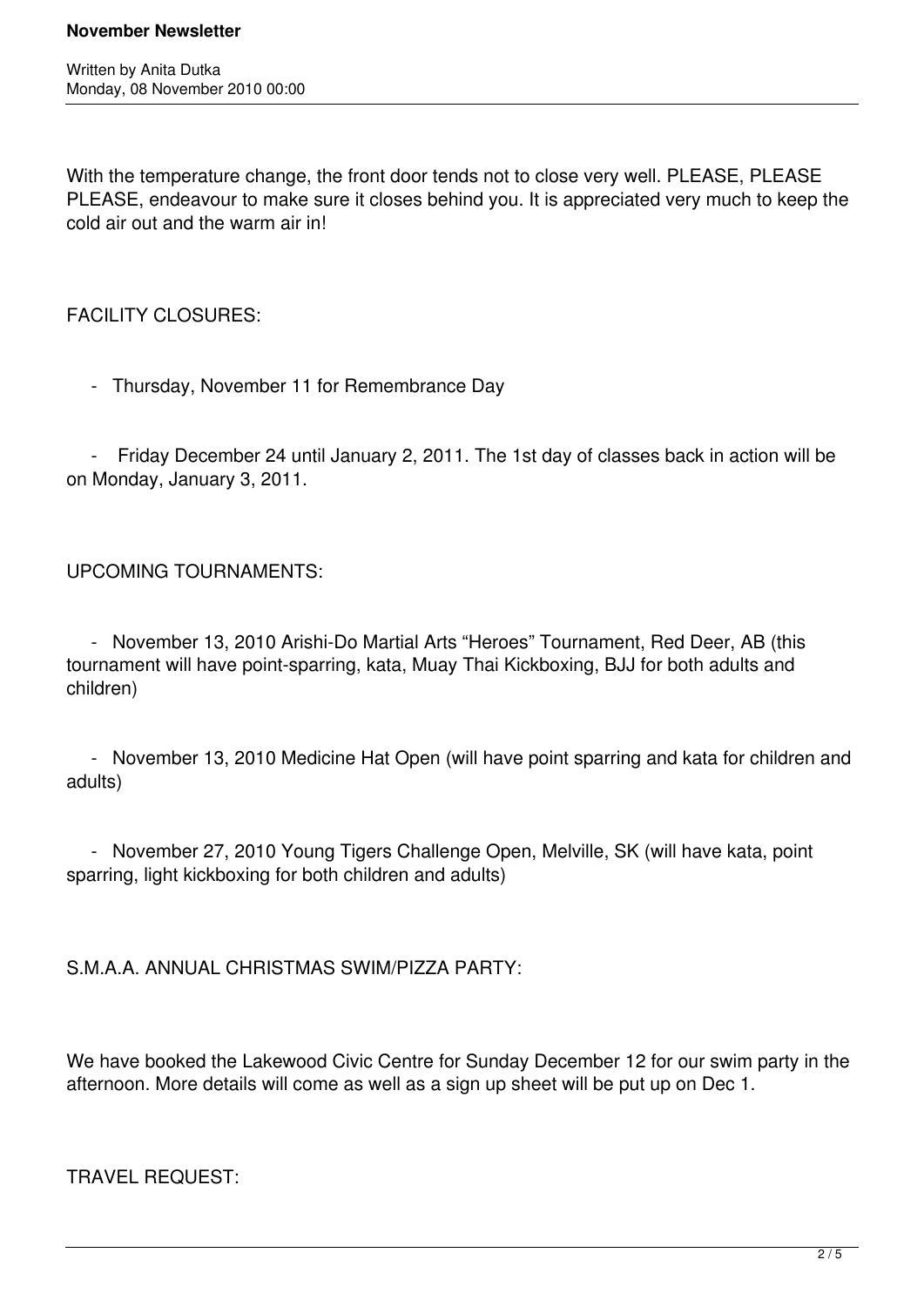A couple of students that live in the University Area would like to attend Kickboxing classes (KB1) but do not have a vehicle and are wondering if there is anybody that can give them a ride. Please contact the office if you are interested in sharing some costs and can offer help in this regard.

LITTERING:

We are asking everyone do their part in helping keep our facility clean inside and out. We are finding an increased amount of litter in the parking lot and near the main entrance from individuals not taking responsibility for their garbage and leaving it for our cleaning staff. Individuals that choose to smoke, please find an appropriate place to get rid of your cigarettes, preferably in your vehicle ashtray!!! Thank You!

As always, please forward any questions or concerns to me or any of the instructors. Any feedback (whether positive or negative) is always appreciated.

I remain yours in the Martial Arts,

Sensei Anita Dutka Operations Manager, Scheer's Martial Arts Sec-Treasurer, Saskatoon Martial Arts Association (S.M.A.A.) 306.664.3677

Scheer's In-House Point Sparring Regulations

(adapted from the official SMAA rules (sec Edition 1990))

- A) Appropriate wear: May wear a t-shirt instead of the Gi top, but it must be a club T-shirt.
- B) Time limit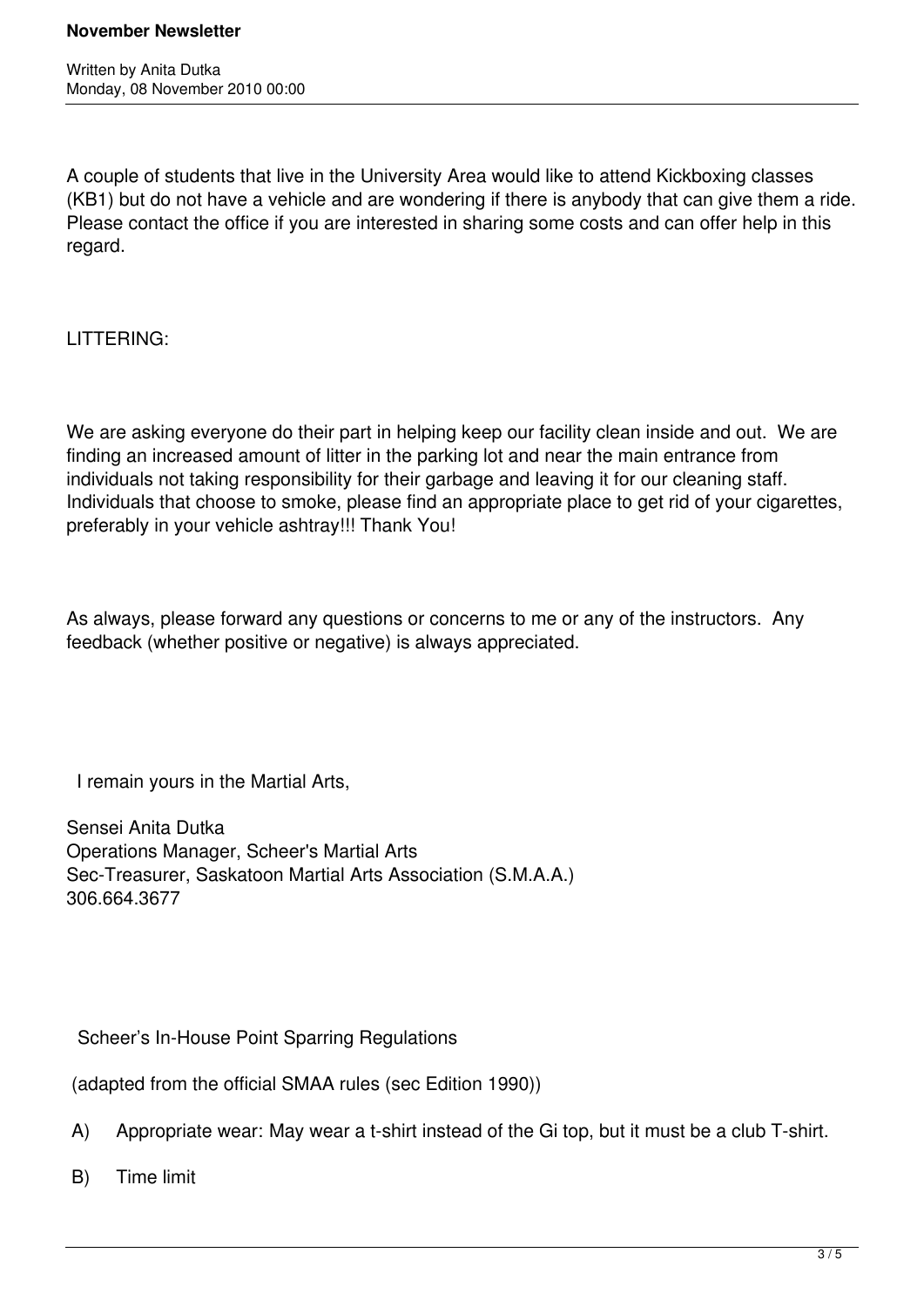### **November Newsletter**

Written by Anita Dutka Monday, 08 November 2010 00:00

Matches will have a 2 min time limit or will end when the 1st competitor gets to 5 points. This is a race – don't be left behind. (Please note the official SMAA rules state that the match will end either at the time limit or when there is a 5 point spread)

If at the end of the two minute period both contestants have scored the same number of points, the winner shall be determined in sudden death overtime.

C) Scoring:

1) Points shall be given for clean, direct controlled blows, both to the body and head. There will be no contact allowed to the face.

2) Techniques must be clean and free of any sloppiness to award a point. (The point will be legitimate if it was executed by a competitor who was not falling down at the time, and who did not fall down because of improper or unbalanced execution after it had struck the opponent.)

3) Both feet must be in the ring to score with a punch. The supporting leg of a kicking technique must be in the ring to score with a kick.

4) Points are awarded by the centre referee.

5) A point may be awarded during a rapid exchange of techniques, or flurry, provided one contestant's technique contains enough clarity of focus to turn the exchange in his/her favour.

6) Whenever a contestant drops to the floor, the referee will allow 3 seconds for one contestant to score.

7) A contestant may only leave the ring during the progress of a match when driven